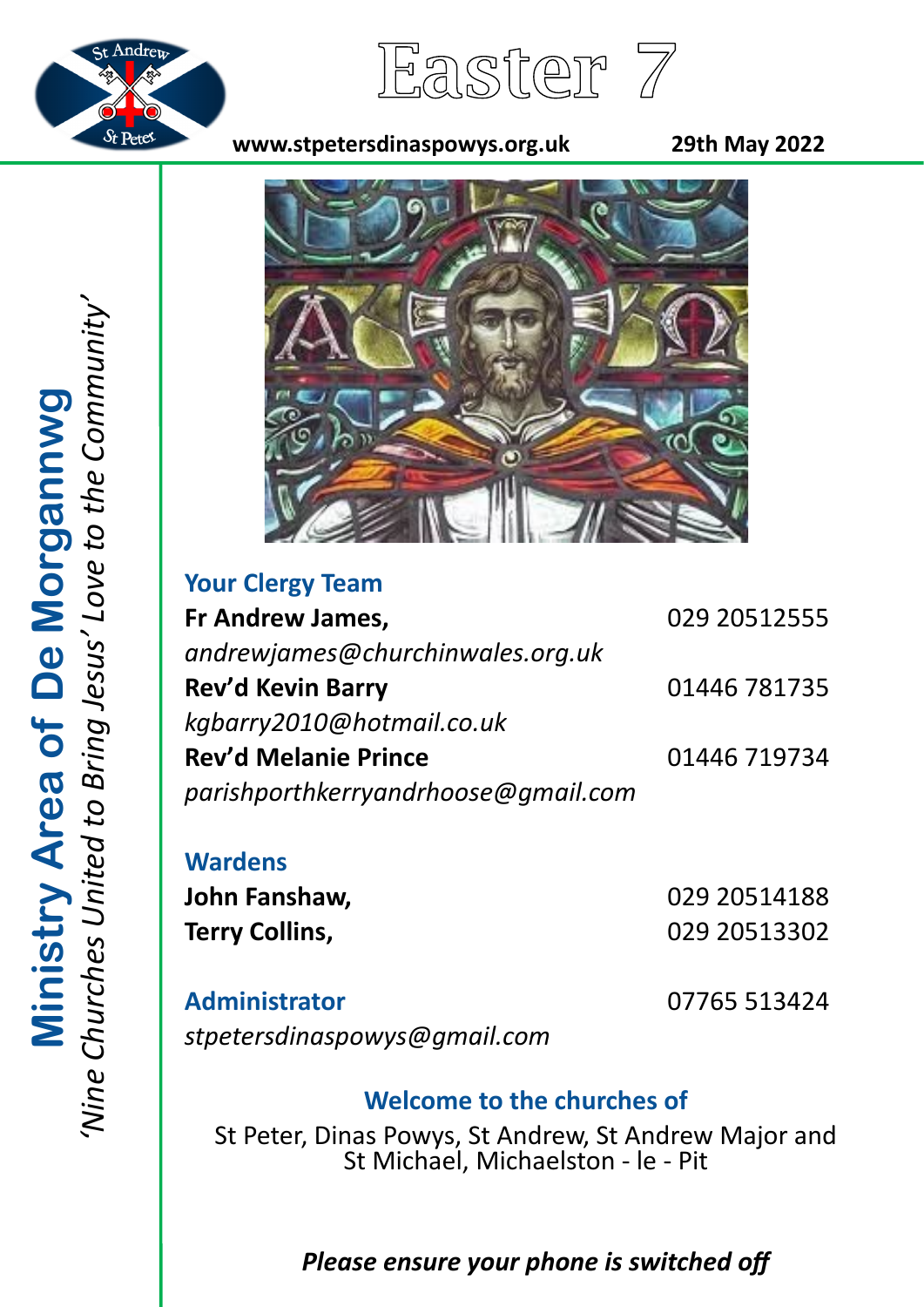#### **Collect**

O God the King of glory, you have exalted your only Son Jesus Christ with great triumph to your kingdom in heaven: we beseech you, leave us not comfortless, but send your Holy Spirit to strengthen us and exalt us to the place where our Saviour Christ is gone before, who is alive and reigns with you and the Holy Spirit, one God, now and for ever.

**Amen**



#### **A reading from Acts 16. 16-34**

One day, as we were going to the place of prayer, we met a slave-girl who had a spirit of divination and brought her owners a great deal of money by fortune-telling.While she followed Paul and us, she would cry out, 'These men are slaves of the Most High God, who proclaim to you a way of salvation.' She kept doing this for many days. But Paul, very much annoyed, turned and said to the spirit, 'I order you in the name of Jesus Christ to come out of her.' And it came out that very hour.

But when her owners saw that their hope of making money was gone, they seized Paul and Silas and dragged them into the market-place before the authorities. When they had brought them before the magistrates, they said, 'These men are disturbing our city; they are Jews and are advocating customs that are not lawful for us as Romans to adopt or observe.' The crowd joined in attacking them, and the magistrates

had them stripped of their clothing and ordered them to be beaten with rods. After they had given them a severe flogging, they threw them into prison and ordered the jailer to keep them securely. Following these instructions, he put them in the innermost cell and fastened their feet in the stocks.

About midnight Paul and Silas were praying and singing hymns to God, and the prisoners were listening to them. Suddenly there was an earthquake, so violent that the foundations of the prison were shaken; and immediately all the doors were opened and everyone's chains were unfastened. When the jailer woke up and saw the prison doors wide open, he drew his sword and was about to kill himself, since he supposed that the prisoners had escaped. But Paul shouted in a loud voice, 'Do not harm yourself, for we are all here.' The jailer called for lights, and rushing in, he fell down trembling before Paul and Silas. Then he brought them outside and said, 'Sirs, what must I do to be saved?' They answered, 'Believe on the Lord Jesus, and you will be saved, you and your household.' They spoke the word of the Lord to him and to all who were in his house.At the same hour of the night he took them and washed their wounds; then he and his entire family were baptized without delay. He brought them up into the house and set food before them; and he and his entire household rejoiced that he had become a believer in God.

*This is the word of the Lord*

*R* **Thanks be to God**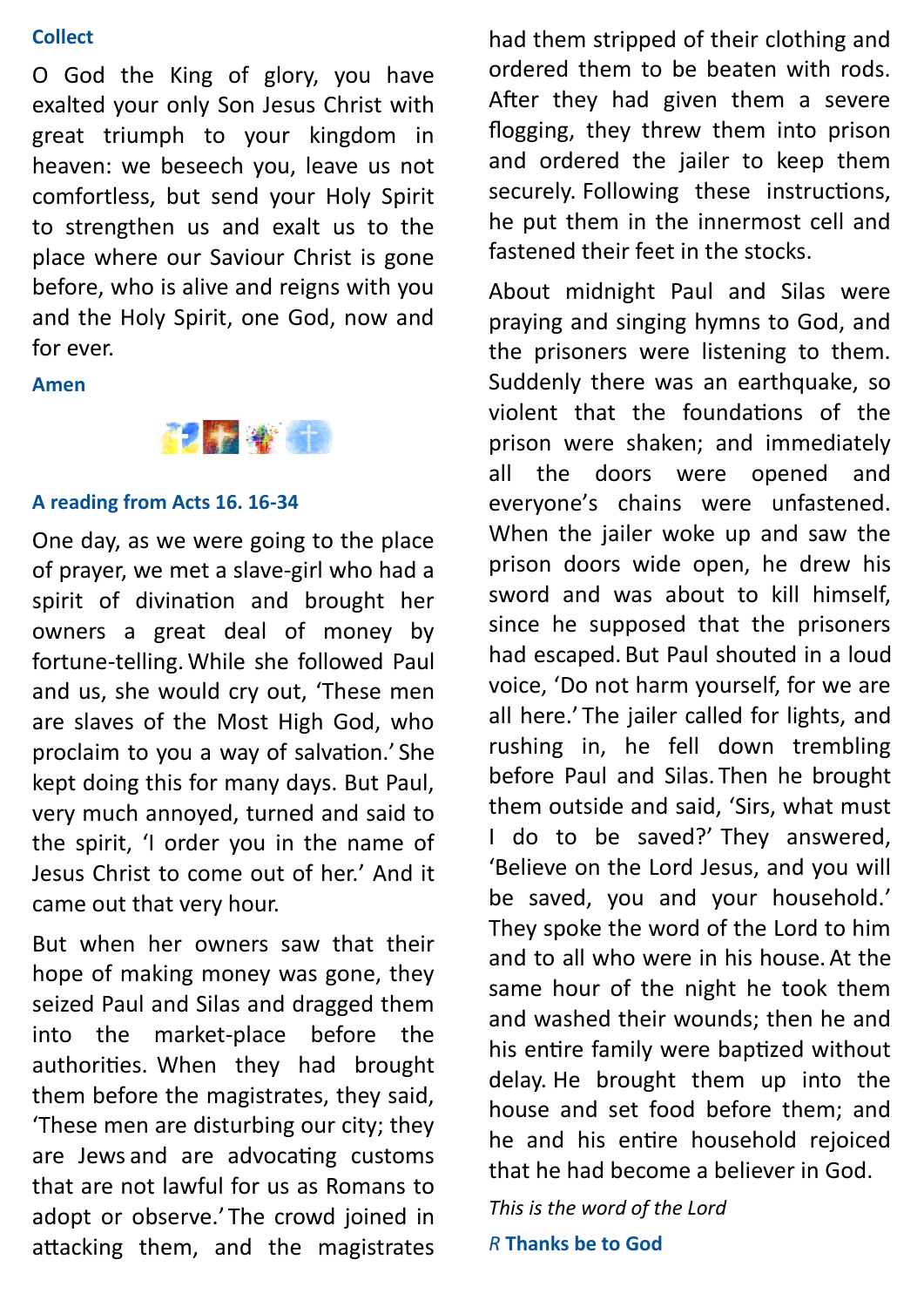### **A reading from Revelation 22. 12-14, 16, 20, 21**

'See, I am coming soon; my reward is with me, to repay according to everyone's work. I am the Alpha and the Omega, the first and the last, the beginning and the end.'

Blessed are those who wash their robes, so that they will have the right to the tree of life and may enter the city by the gates.

'It is I, Jesus, who sent my angel to you with this testimony for the churches. I am the root and the descendant of David, the bright morning star.' The Spirit and the bride say, 'Come.' And let everyone who hears say, 'Come.' And let everyone who is thirsty come. Let anyone who wishes take the water of life as a gift.

The one who testifies to these things says, 'Surely I am coming soon.'

Amen. Come, Lord Jesus!

The grace of the Lord Jesus be with all the saints. Amen.

*This is the word of the Lord R* **Thanks be to God**



#### **Listen to the Gospel of Christ according to John 17. 20-26**

#### **R Glory to you, O Lord.**

'I ask not only on behalf of these, but also on behalf of those who will believe in me through their word, that they may all be one. As you, Father, are in

me and I am in you, may they also be in us, so that the world may believe that you have sent me. The glory that you have given me I have given them, so that they may be one, as we are one, I in them and you in me, that they may become completely one, so that the world may know that you have sent me and have loved them even as you have loved me. Father, I desire that those also, whom you have given me, may be with me where I am, to see my glory, which you have given me because you loved me before the foundation of the world.

'Righteous Father, the world does not know you, but I know you; and these know that you have sent me. I made your name known to them, and I will make it known, so that the love with which you have loved me may be in them, and I in them.'

*This is the Gospel of the Lord*

*R* **Praise be to thee O Christ**



#### **Post Communion Prayer**

Eternal Giver of love and power, your Son Jesus Christ has sent us into all the world to preach the gospel of his Kingdom: confirm us in this mission, and help us to live the good news we proclaim;

through Jesus Christ our Lord.

**Amen**